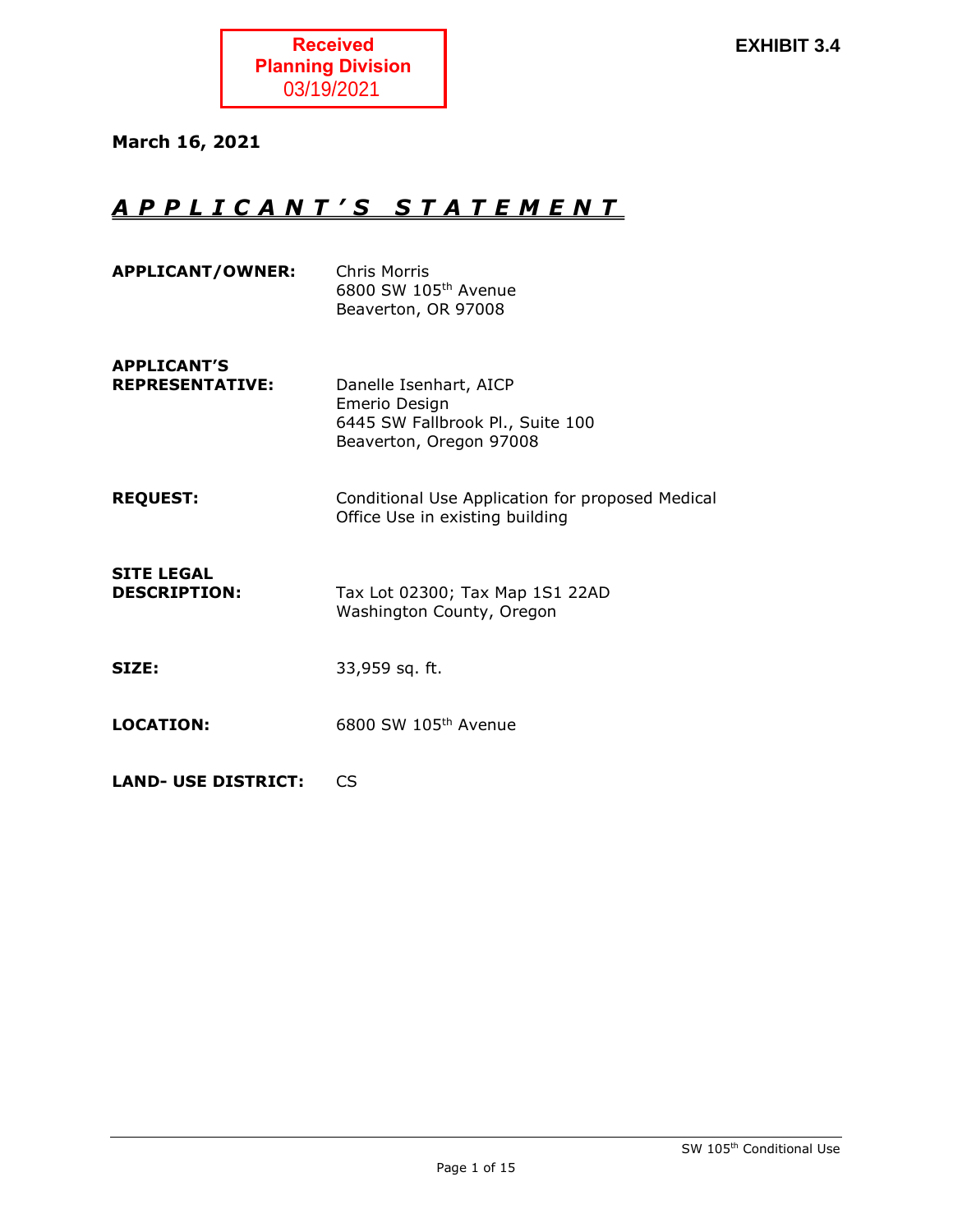# I. APPLICABLE REGULATIONS

- A. City of Beaverton Comprehensive Plan
- B. City of Beaverton Development Code:

| Section 20.10 | <b>Commercial Land Use Districts</b> |
|---------------|--------------------------------------|
| Section 40.03 | <b>Facilities Review Committee</b>   |
| Section 40.15 | <b>Conditional Use</b>               |
| Section 50.20 | Pre-Application Conference           |
| Section 50.30 | Neighborhood Review Meeting          |
| Section 60.30 | <b>Off-Street Parking</b>            |

# II. AFFECTED JURISDICTIONS

| Domestic Water:           | City of Beaverton                          |
|---------------------------|--------------------------------------------|
| Drainage:                 | City of Beaverton and Clean Water Services |
| Erosion Control:          | <b>Clean Water Services</b>                |
| Fire Protection:          | Tualatin Valley Fire and Rescue            |
| Parks:                    | Tualatin Hills Park & Recreation District  |
| <b>Police Protection:</b> | Beaverton Police Department                |
| Schools:                  | <b>Beaverton School District</b>           |
| Sewer:                    | <b>Clean Water Services</b>                |
| Streets:                  | City of Beaverton                          |
| Water Quality/Quantity:   | Clean Water Services                       |

# III. BACKGROUND:

The applicant is requesting a conditional use application for a medical clinic/office use in the existing building in the CS zone. The existing building is currently used as general office space (allowed use). The subject property is identified by the Washington County assessor as Tax Lot 2300 of Tax Map 1S1—22AD, and is further defined as 6800 SW 105<sup>th</sup> Avenue. The existing building and site improvements (i.e., parking lot) are proposed to remain. No exterior building updates are proposed.

All necessary utilities (i.e., power, sanitary sewer, water, etc.) are presently available to the site, as illustrated on the preliminary site/utility plan (Exhibit 4). No new utilities are proposed to the existing building as all services are existing.

County maps, in addition to other sources—e.g., Clean Water Services' pre-screen analysis (Exhibit 7)—show that no portion of the site is impacted by wetlands or 100 year flood plain.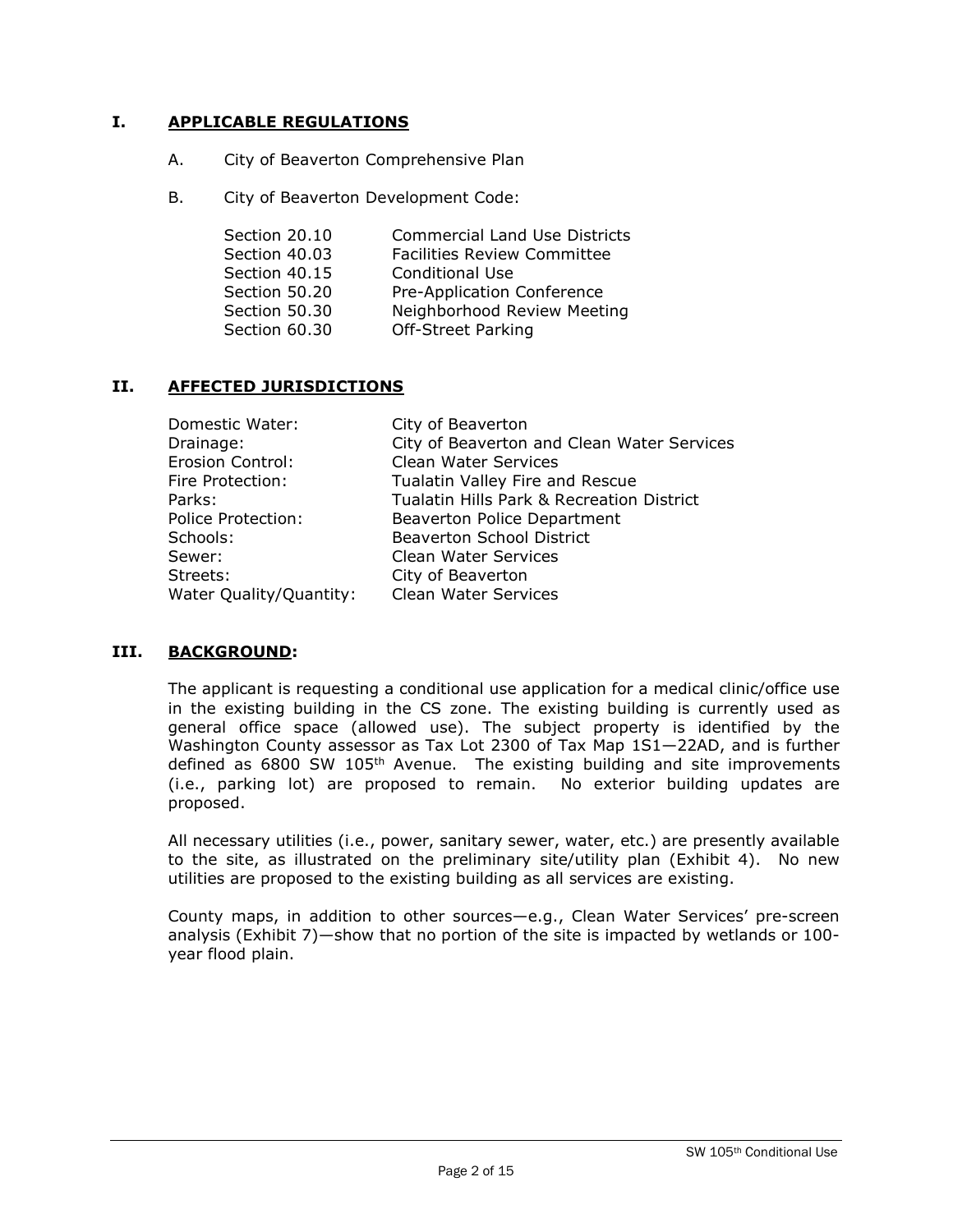# IV. FINDINGS

# A. BEAVERTON COMPREHENSIVE FRAMEWORK PLAN

# COMMENT:

Except where required by the Beaverton Development Code, this application is not required to address the county's goals and policies related to the development of land, since the Beaverton Comprehensive Plan is implemented by the code.

## Goal 3.7.1 Enhanced Commercial Centers and Corridors

b) Emphasize commercial and employment uses and limit ground floor residential uses to preserve land to meet the city's employment needs.

## COMMENT:

The proposed medical clinic/office use will provide commercial and employment uses. No residential use is proposed on the site. This goal is satisfied.

#### Goal 3.7.3 Community Commercial: Provide for commercial services that serve the surrounding community, with limited auto-oriented uses.

- a) Allow commercial uses at a range of scales, including large-format retail to address community needs.
- d) Use development standards and/or conditional use review to address potential issues related to compatibility of commercial uses with adjacent housing, including noise, access, and parking.

## COMMENT:

The proposed medical office use is within an existing commercial building currently used as general office space. The proposed medical office use will provide access to medical clinics to the surrounding community. The first medical office use that will be proposed after the CU is approved is a medical clinic for geriatrics. Smaller medical office clinics near neighborhoods helps to address community needs and provide services closer to home. The existing building is currently used for general office space. There is adequate access and parking to the site for the proposed medical office use. The existing building/site is adjacent to a mobile home park to the east. The proposed medical office use will not create additional noise impacts than the existing general office use. Primarily noise from the site will be automobiles coming and going from the parking lot. This goal is satisfied.

## Goal 3.9.1 Successful Employment Lands

a) Emphasize and prioritize employment and industrial uses – ensure that other uses allowed within these plan designations support and do not detract from the desirability of these areas for employment and industrial uses.

#### COMMENT:

The proposed medical clinic/office use will provide employment opportunities at the site. General office space is in abundance in Beaverton, and will likely grow in vacancies due to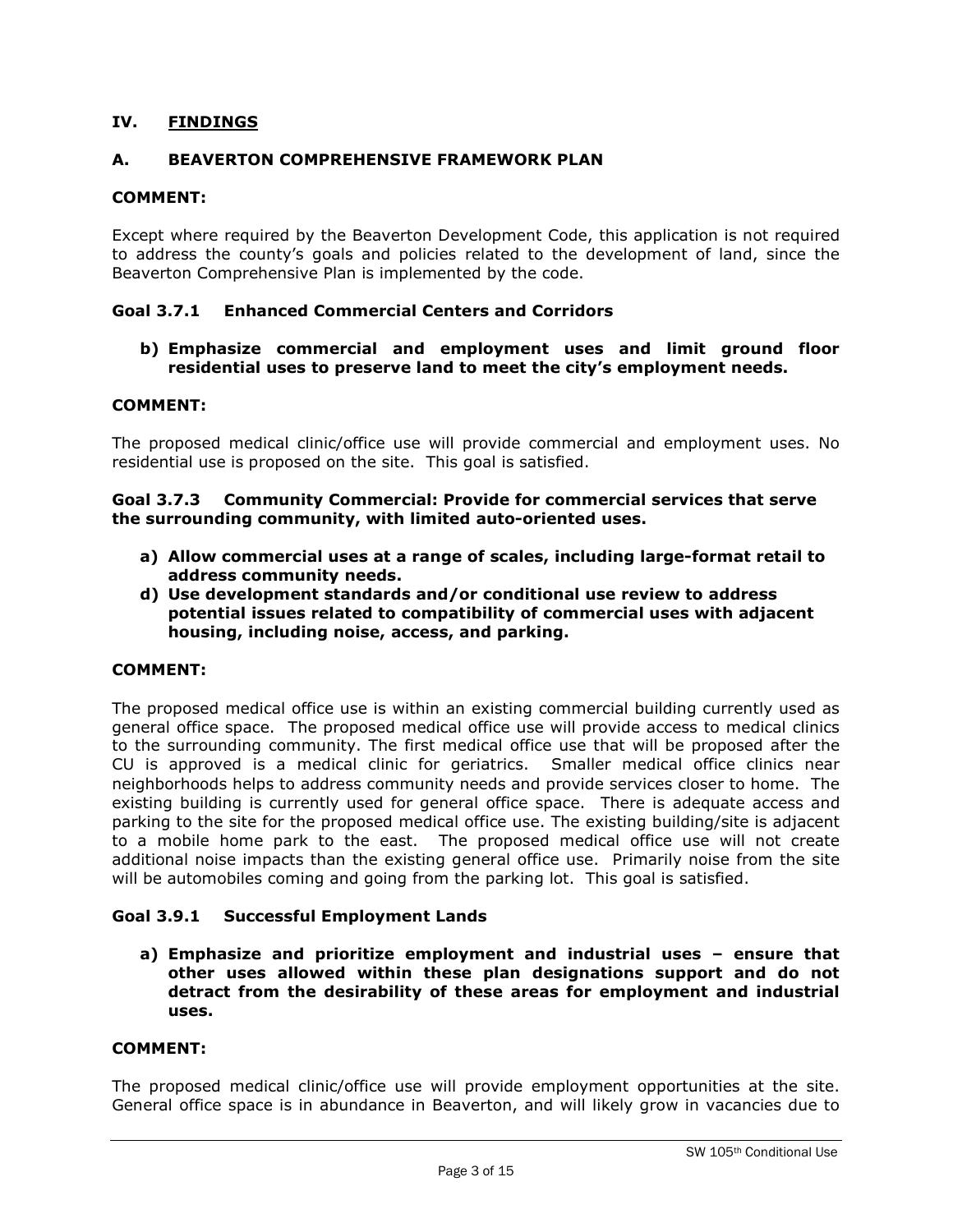covid-19. The proposed medical clinic/office use for the building will provide a different option for the owner to lease to. The owner/applicant proposes to have his practice (geriatric medicine) on a portion of the  $1<sup>st</sup>$  floor of the building. This proposed use supports the desirability of the commercial area along SW  $105<sup>th</sup>$  Avenue. Some of this is by simply providing an active use in an area that currently has many vacancies. The location is ideal as it is near Providence St. Vincent hospital and clinics that are accessible from the site by Highway 217. There are no industrial uses or zoned land in this area. This goal is satisfied.

## b) Encourage design features and other measures that increase the availability and desirability of non-auto transportation options for employees and visitors.

# COMMENT:

No changes are proposed to the existing building exterior. Bicycle parking will be added to the site to bring the site into current code conformance for bicycle parking. There is an existing sidewalk along the site's frontage of SW 105<sup>th</sup> Avenue. The addition of bicycle parking will increase the availability and desirability of non-auto transportation options for employees and visitors. This goal is satisfied.

## Goal 3.9.2 Employment Areas: Provide desirable locations for mix of office and flexible employment space and complementary uses

a) Provide for a mix of office, industrial and other employment space and complementary uses such as retail, restaurants, hotels, and services to meet the needs of businesses and employees.

## COMMENT:

The proposal is for a medical clinic/office use in and existing commercial (office) building on the site. No new buildings are proposed. The proposed new use on the site would all for a need for medical office space in the area with access to the highway and other nearby medical facilities (i.e., St. Vincent's). This goal is satisfied.

## b) Limit new and expanded commercial retail uses to those appropriate in type and size to serve the needs of businesses and employees of the Employment Areas.

#### COMMENT:

There is no proposed new or expanded commercial retail use on the site. This goal is not applicable.

- c) Require new development and significant redevelopment projects to support walking and biking through measures such as:
	- i. Providing covered and/or indoor bicycle parking available to employees and visitors
	- ii. Providing safe and direct pedestrian connections to any nearby streets, transit stops or stations, multi-use or pedestrian trails and retail areas
	- iii. Providing preferential parking for carpools and vanpools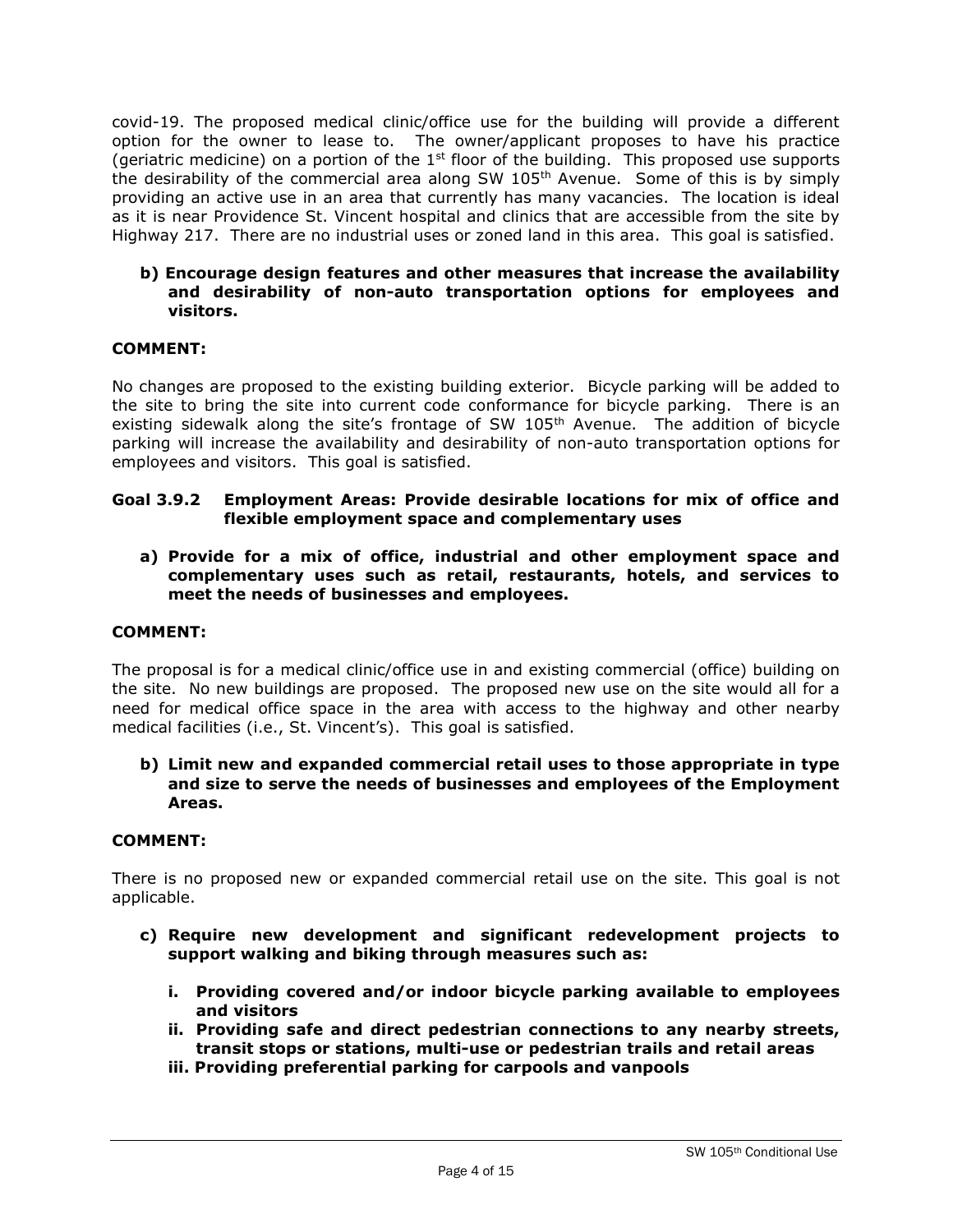The proposed conditional use does not include new development or a significant redevelopment of the site. This goal is not applicable.

## d) Encourage other measures to reduce driving alone by employees, such as:

- i. Providing shuttle service to nearby light rail stations
- ii. Providing lockers and shower facilities on-site
- iii. Providing secure bike storage for employees
- iv. Offering employees incentives not to drive to work

## COMMENT:

Bicycle parking will be provided if the conditional use application is approved. There is no existing bicycle parking on the site. Short term bicycle parking will be provided outside the main entry with bicycle racks. Long term bicycle parking will be provided inside the building with either bike hooks or some other type of bike storage for employees. This goal is satisfied.

#### Goal 8.4.1 Create and protect a healthy acoustical environment within the City.

## a) Noise impacts shall be considered during development review process.

## COMMENT:

The proposed medical office use will not create additional noise impacts than the existing general office use. Primarily noise from the site will be automobiles coming and going from the parking lot. This goal is satisfied.

## B. BEAVERTON DEVELOPMENT CODE

## SECTION 20.10: COMMERCIAL LAND USE DISTRICTS

## 20.10.10 Purpose

2. Community Service (CS) The CS District is intended to provide for a variety of business types compatible with and of similar scale to commercial activities found principally along the City's major streets.

#### COMMENT:

This request for a conditional use application for medical clinic/ office use. This proposed use is compatible with the existing office uses in the area. The existing building/site is off SW 105<sup>th</sup> and Highway 217.

## 20.10.15 Site Development Standards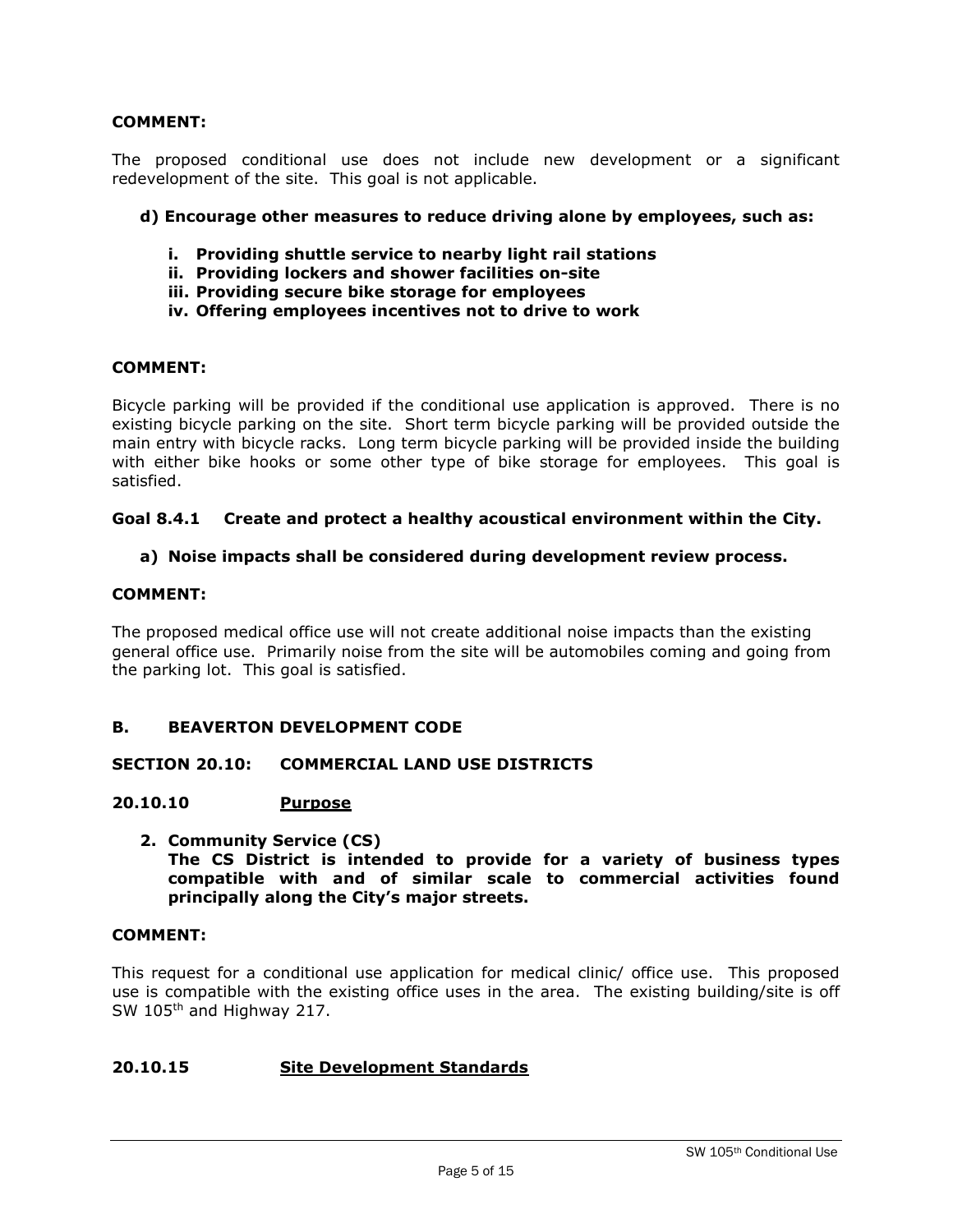The minimum required parcel area for a non-residential use in the CS zone is 7,000 sf. The existing parcel is 33,959 sf. The minimum lot dimensions in the CS zone are 70 feet in width and 100 feet in depth. The existing parcel has a width of 172 feet and a depth of at least 180.36 feet. The existing building is proposed to remain and meets the required setbacks. No new structures are proposed. The existing building is 2-stories in height and therefore, is less than the maximum allowed height of 60 feet. These standards are satisfied.

# 20.10.20 Land Uses

## COMMENT:

Per the table in this section medical clinics/office use is a Conditional Use. This application is a Conditional Use application (Type 3).

#### SECTION 40.03: FACILITIES REVIEW COMMITTEE

Consistent with Section 10.95.3. (Facilities Review Committee) of this Code, the Facilities Review Committee shall review the following Type 2 and Type 3 land use applications: all Conditional Use, Design Review Two, Design Review Three, Public Transportation Facility Reviews, Street Vacations, and applicable Land Divisions. Applicable land division applications are Replats, Partitions, Subdivisions, Fee Ownership Partitions, and Fee Ownership Subdivisions. In making recommendation on an application to the decision making authority, the Facilities Review Committee shall base its recommendation on a determination of whether the application satisfies all the following technical criteria. The applicant for development must establish that the application complies with all relevant standards in conformance with Section 50.25.1.B., and all the following criteria have been met, as applicable: [ORD 4265; October 2003][ORD 4404; October 2006] [ORD 4487; August 2008]

- 1. All Conditional Use, Design Review Two, Design Review Three, and applicable Land Division applications:
	- A. All critical facilities and services related to the proposed development have, or can be improved to have, adequate capacity to serve the proposed development at the time of its completion.

## COMMENT:

The existing building is proposed to remain on the site and no exterior additions or changes to the building are proposed. The site is currently served by all critical facilities and services and will continue to be served with the proposed new use. This criterion is satisfied.

B. Essential facilities and services related to the proposed development are available, or can be made available, with adequate capacity to serve the development prior to its occupancy. In lieu of providing essential facilities and services, a specific plan may be approved if it adequately demonstrates that essential facilities, services, or both will be provided to serve the proposed development within five (5) years of occupancy.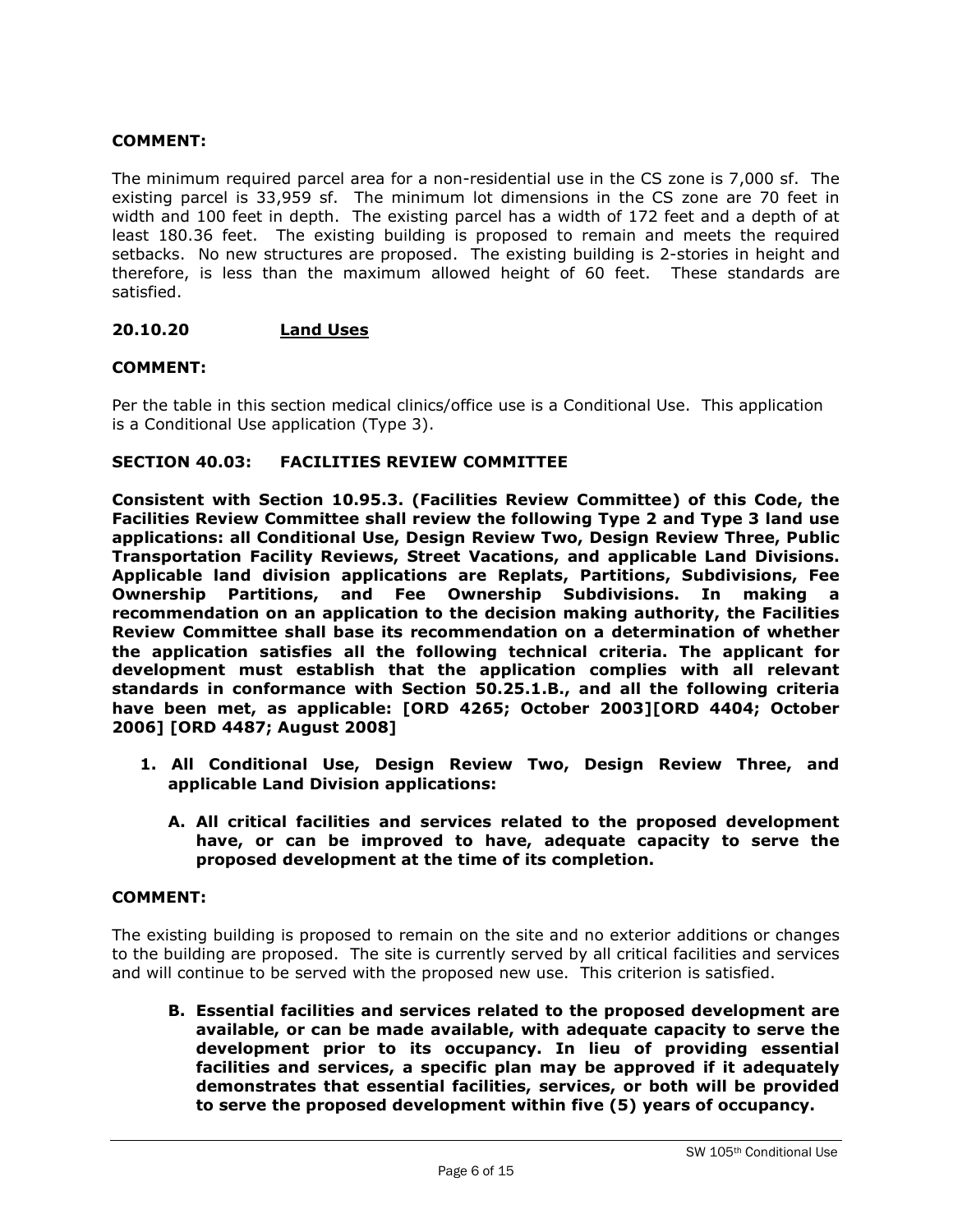The existing building is proposed to remain on the site and no exterior additions or changes to the building are proposed. The site is currently served by all essential facilities and services and will continue to be served with the proposed new use. This criterion is satisfied.

C. The proposed development is consistent with all applicable provisions of Chapter 20 (Land Uses) unless the applicable provisions are modified by means of one or more applications which shall be already approved or which shall be considered concurrently with the subject application; provided, however, if the approval of the proposed development is contingent upon one or more additional applications, and the same is not approved, then the proposed development must comply with all applicable provisions of Chapter 20 (Land Uses).

#### COMMENT:

The existing site and building are consistent with all of the applicable provisions of Chapter 20, as addressed above. This criterion is satisfied.

D. The proposed development is consistent with all applicable provisions of Chapter 60 (Special Requirements) and all improvements, dedications, or both, as required by the applicable provisions of Chapter 60 (Special Requirements), are provided or can be provided in rough proportion to the identified impact(s) of the proposed development.

#### COMMENT:

The proposal is consistent with the applicable provisions of Chapter 60. Off-street parking and bicycle parking are addressed below. The site has adequate vehicular parking in the existing parking lot. Bicycle parking will be added to the site upon approval of the conditional use. This criterion is satisfied.

E. Adequate means are provided or can be provided to ensure continued periodic maintenance and necessary normal replacement of the following private common facilities and areas, as applicable: drainage facilities, roads and other improved rights-of-way, structures, recreation facilities, landscaping, fill and excavation areas, screening and fencing, ground cover, garbage and recycling storage areas, and other facilities not subject to maintenance by the City or other public agency.

#### COMMENT:

The owner/applicant maintains the existing building and site facilities (i.e., landscaping, parking lot, etc.). This criterion is satisfied.

F. There are safe and efficient vehicular and pedestrian circulation patterns within the boundaries of the development.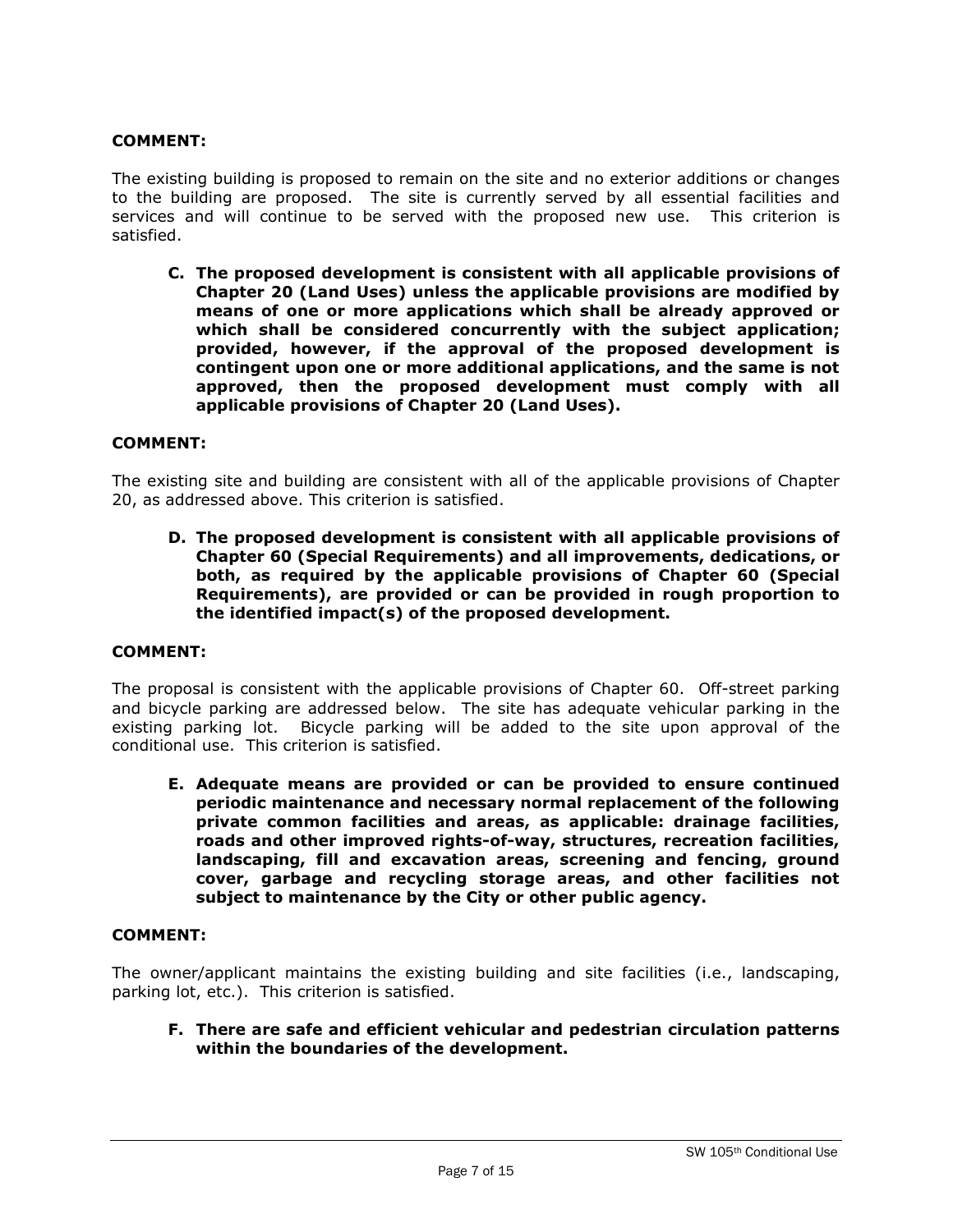The proposed conditional use for medical clinic/office is on a site that is already developed with an office building with a U-shaped parking lot and sidewalks to the entries. There is also an existing sidewalk along the site's frontage of SW 105<sup>th</sup> Avenue. The existing vehicular and pedestrian circulation pattern are proposed to remain and are safe and efficient for the use of the site. This criterion is satisfied.

## G. The development's on-site vehicular and pedestrian circulation systems connect to the surrounding circulation systems in a safe, efficient, and direct manner.

## COMMENT:

The existing U-shaped parking lot has 2 driveways that connect to SW  $105<sup>th</sup>$  Avenue at right angles. These intersections provide connection and circulation in a safe, efficient and direct manner. This criterion is satisfied.

# H. Structures and public facilities serving the development site are designed in accordance with adopted City codes and standards and provide adequate fire protection, including, but not limited to, fire flow.

## COMMENT:

No new structures or public facilities are proposed. The existing building and site improvements are proposed to remain. The existing parking lot and access from SW  $105<sup>th</sup>$ Avenue provides adequate fire protection access to the site. There is a fire hydrant at the southwest corner of the site. This criterion is satisfied.

I. Structures and public facilities serving the development site are designed in accordance with adopted City codes and standards and provide adequate protection from crime and accident, as well as protection from hazardous conditions due to inadequate, substandard or ill-designed development.

## COMMENT:

No new structures or public facilities are proposed. The existing building and site improvements are proposed to remain. The site has lighting that provides protection from crime and accidents. There are no existing hazardous conditions on the site due to inadequate, substandard or ill-designed development. This criterion is satisfied.

J. Grading and contouring of the development site is designed to accommodate the proposed use and to mitigate adverse effect(s) on neighboring properties, public right-of-way, surface drainage, water storage facilities, and the public storm drainage system.

#### COMMENT:

The existing building and site improvements are proposed to remain. There is no grading or contouring proposed. Therefore, this criterion is not applicable.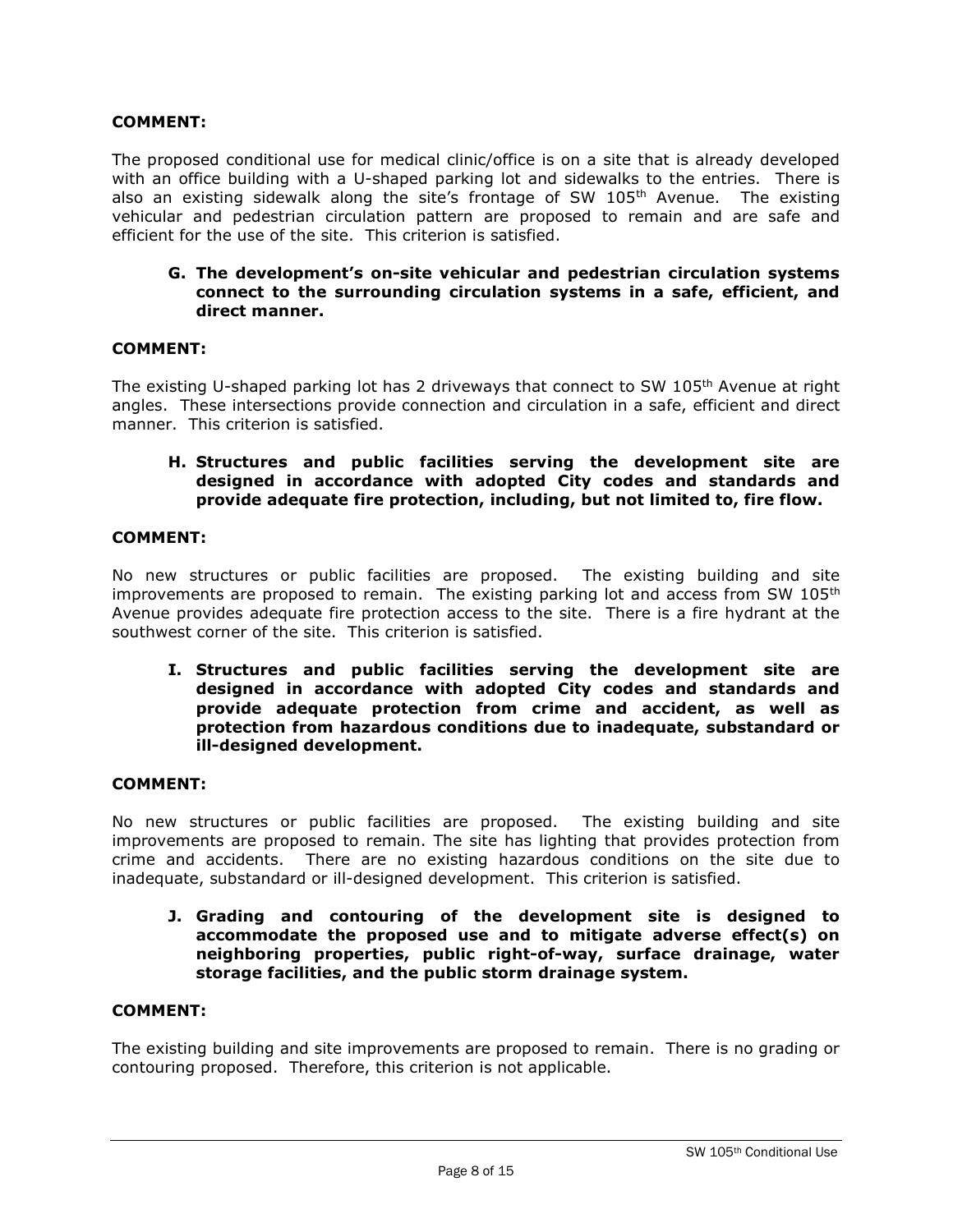## K. Access and facilities for physically handicapped people are incorporated into the development site and building design, with particular attention to providing continuous, uninterrupted access routes.

## COMMENT:

The existing building and site improvements are proposed to remain. There are 8 existing ADA parking spaces in the parking lot. Access from the parking lot to the building is through the drive isle to the entryways on the north and south side of the building. This criterion is satisfied.

#### L. The application includes all required submittal materials as specified in Section 50.25.1. of the Development Code. [ORD 4265; October 2003]

## COMMENT:

The required application materials have been submitted as part of the Conditional Use application to the City. This criterion is satisfied.

## SECTION 40.15: CONDITIONAL USE

#### 40.15.10 Applicability

The uses listed in Chapter 20 (Land Uses) for each zoning district as a Conditional Use shall be subject to the provisions of this section.

#### COMMENT:

Medical clinic/ office use is listed as a conditional use in the CS zone in Chapter 20. Therefore, a conditional use application is required and this section is applicable.

#### 40.15.15 Application

There are seven (7) Conditional Use applications which are as follows: Interim Washington County Use Type I, Minor Modification of a Conditional Use, Interim Washington County Use Type II, Major Modification of a Conditional Use, New Conditional Use, Planned Unit Development, and Modification of a Nonconforming Use. [ORD 4782; April 2020]

#### COMMENT:

The proposal is for a new conditional use.

#### 5. New Conditional Use.

- A. Threshold. An application for a New Conditional Use shall be required when the following threshold applies:
	- 1. The proposed use is Conditionally permitted in the underlying zoning district and a prior Conditional Use approval for the proposed use is not already in effect. [ORD 4332; January 2005] [ORD 4473; March 2008]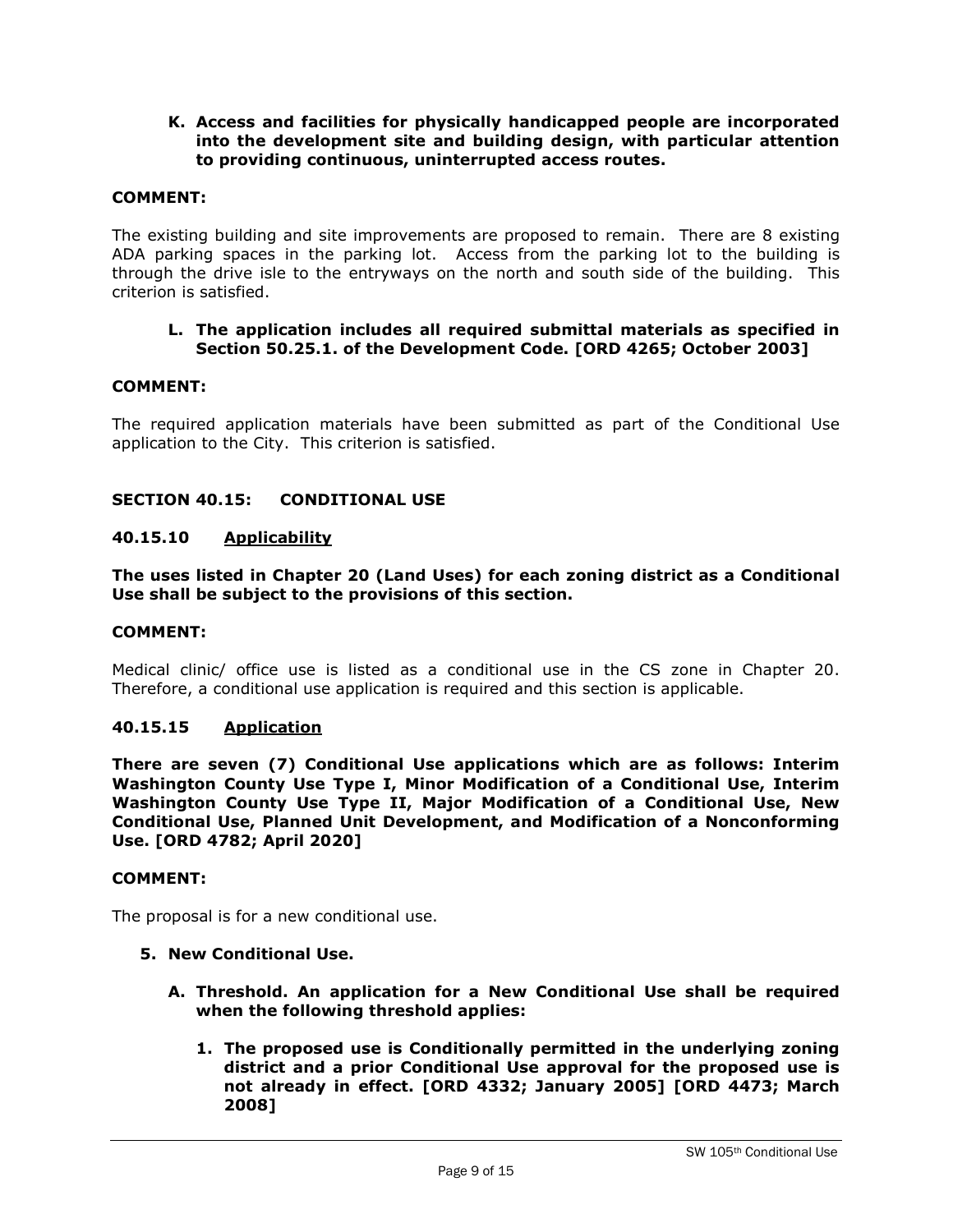The proposal is for a new conditional use. The medical clinic/office use is a conditionally permitted use in the CS zone and there is not a prior conditional use approval on the site for this proposed use.

B. Procedure Type. The Type 3 procedure, as described in Section 50.45. of this Code, shall apply to an application for a New Conditional Use. The decision making authority is the Planning Commission.

#### COMMENT:

The proposal is for a new conditional use. The application will be processed as a Type 3 procedure.

- C. Approval Criteria. In order to approve a New Conditional Use application, the decision making authority shall make findings of fact based on evidence provided by the applicant demonstrating that all the following criteria are satisfied:
	- 1. The proposal satisfies the threshold requirements for a Conditional Use application.

#### COMMENT:

As noted above, this proposed conditional use for medical clinic/office use satisfies the threshold requirements for a new conditional use. This criterion is satisfied.

> 2. All City application fees related to the application under consideration by the decision making authority have been submitted.

#### COMMENT:

The application fees for the conditional use application have been submitted/paid. This criterion is satisfied.

#### 3. The proposal will comply with the applicable policies of the Comprehensive Plan.

#### COMMENT:

The proposed conditional use for medical clinic/office use complies with all applicable Comprehensive Plan goals, as addressed earlier in this narrative. This criterion is satisfied.

## 4. The size, dimensions, configuration, and topography of the site and natural and man-made features on the site can reasonably accommodate the proposal.

#### COMMENT:

The site is developed with an existing office building and parking lot. No changes are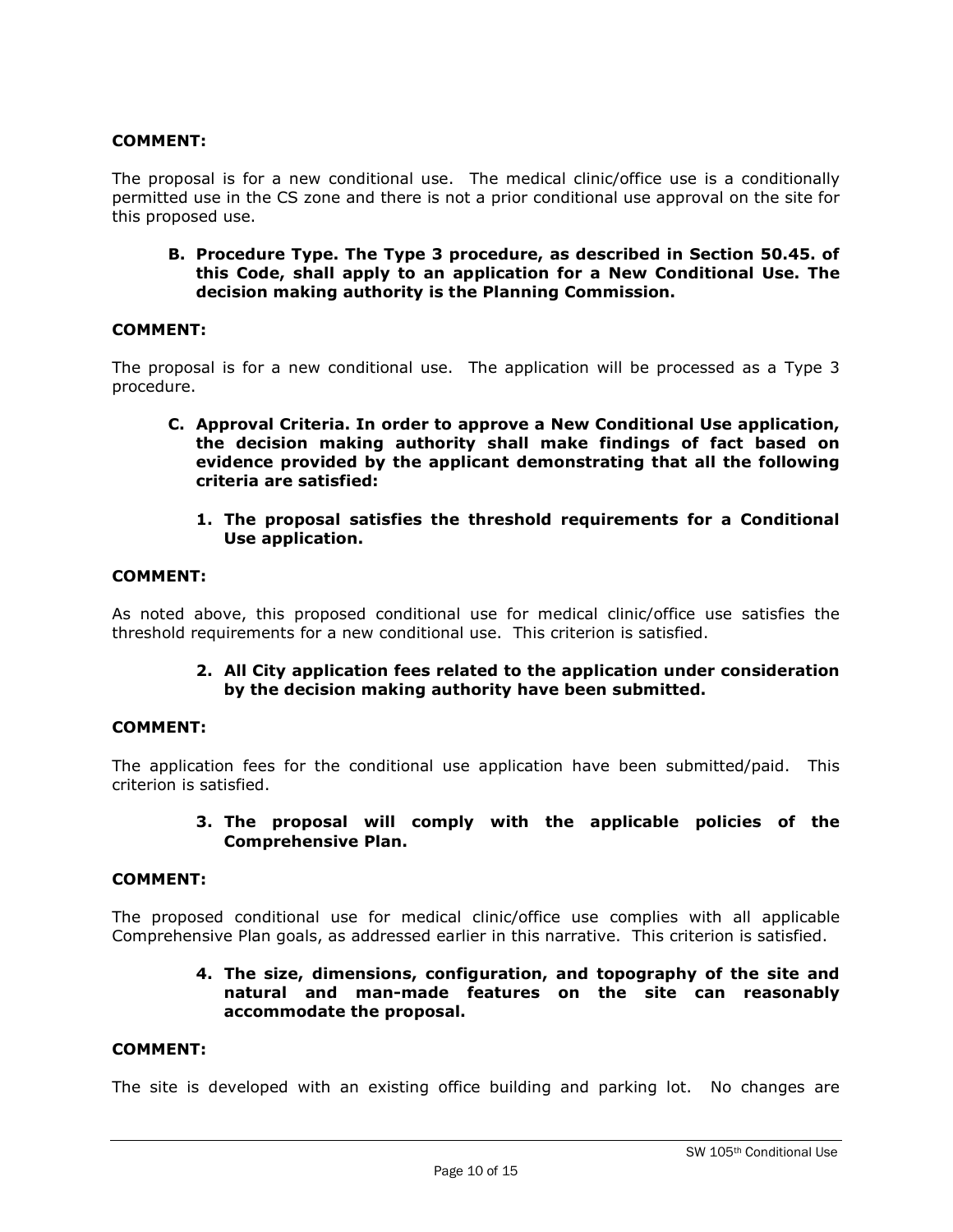proposed to the site configuration or development. There are no natural features on the site.

## 5. The location, size, and functional characteristics of the proposal are such that it can be made reasonably compatible with and have a minimal impact on livability and appropriate use and development of properties in the surrounding area of the subject site. [ORD 4473; March 2008]

## COMMENT:

The medical clinic/office use is a compatible use with the existing general office uses of this building and neighboring buildings along SW  $105<sup>th</sup>$  Avenue. The proposed use will be within the existing building on the site. The proposed use will have a minimal impact on livability of properties in the surrounding area. This criterion is satisfied.

#### 6. The proposed residential use located in the floodway fringe meets the requirements in Section 60.10.25. [ORD 4782; April 2020]

#### COMMENT:

The proposal does not include a residential use. This criterion is not applicable.

7. For parcel(s) designated Interim Washington County, the proposed use, identified in the land use designation previously held for the subject parcel(s), meets the use requirements identified in Washington County's Development Code. [ORD 4782; April 2020]

#### COMMENT:

The site is not designated in Interim Washington County. Therefore, this criterion is not applicable.

## 8. Applications and documents related to the request, which will require further City approval, shall be submitted to the City in the proper sequence.

#### COMMENT:

All applications and documents related to the conditional use request will be or have been submitted to the City. Any documents will be submitted to the City in the proper sequence. This criterion is satisfied.

#### SECTION 50.20: PRE-APPLICATION CONFERENCE

1. With the exception of City initiated or Wireless Facility applications, a preapplication conference shall be required for all proposals which require Type 2, Type 3, or Type 4 applications. An applicant may choose to forgo the required pre-application conference for a Type 2 application upon completion of a form for that purpose provided by the Director. A preapplication conference is optional for an applicant for proposals which require only Type 1 applications. [ORD 4702; January 2017]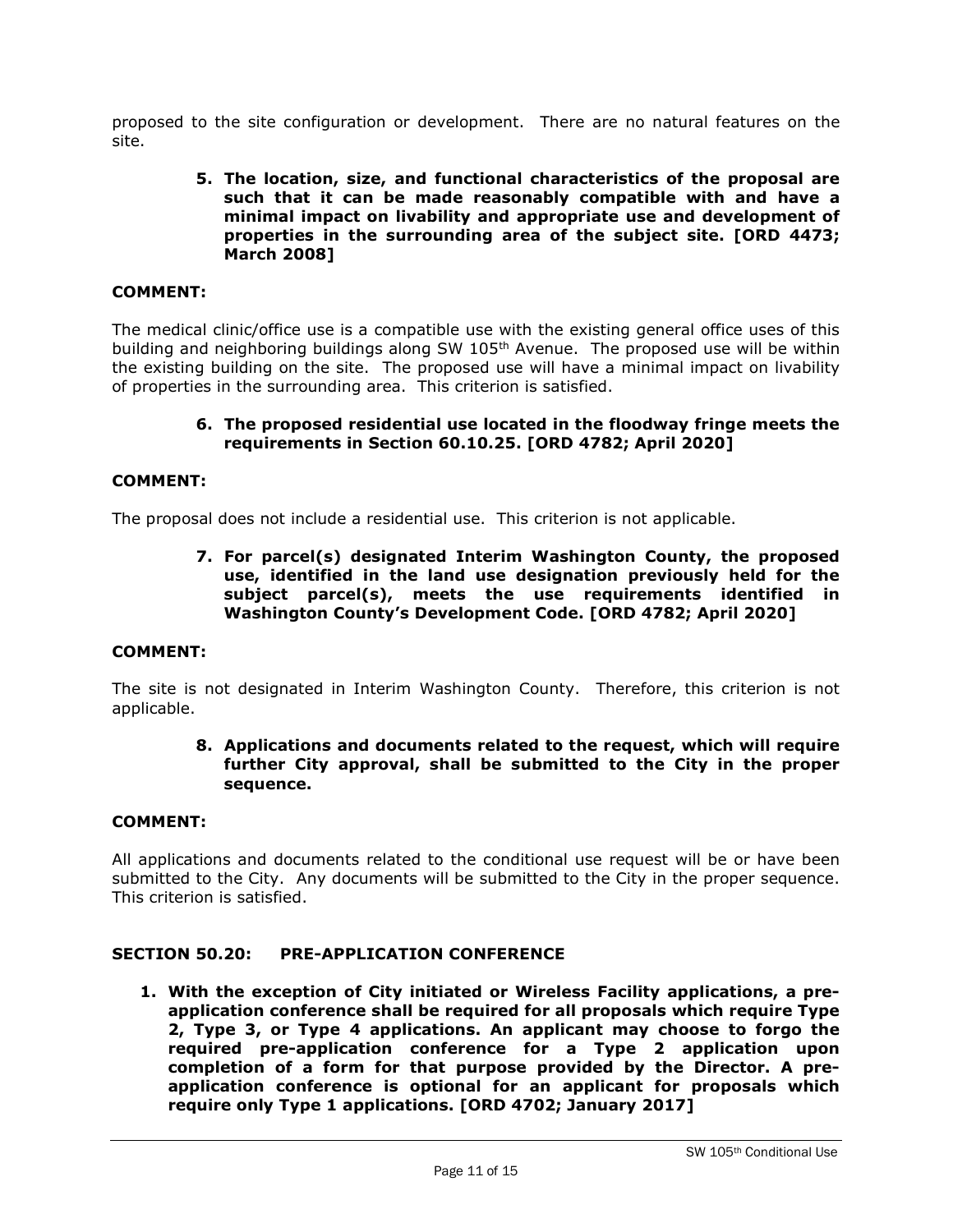A pre-application conference was held for the proposed conditional use on October 7, 2020 (See Exhibit 6). This standard is satisfied.

#### SECTION 50.30: NEIGHBORHOOD REVIEW MEETING

- 1. The purpose of the Neighborhood Review Meeting is to allow neighbors, representatives from the Neighborhood Association Committee (hereinafter referred to as NAC), and interested persons an opportunity to become familiar with the proposal and to identify any associated issues. The Neighborhood Review Meeting is intended to assist in producing applications that are responsive to neighborhood concerns, and to reduce the likelihood of delays and appeals. The City expects an applicant to take into consideration the reasonable concerns and recommendations of the neighborhood when preparing an application. The City expects the neighbors and NAC to work with the applicant to provide reasonable concerns and recommendations.
- 2. Prior to submittal of an application subject to a Type 3 procedure, the applicant shall provide an opportunity to meet with neighboring property owners, residents and businesses (hereinafter collectively referred to as "neighbors") as well as representatives from the NAC within whose boundaries the site is located or within the notice radius to review the proposal. The applicant shall not be required to hold more than one Neighborhood Review Meeting provided such meeting is held within six months prior to submitting an application for one specific site. This requirement does not apply to applications required by Design Review Three threshold number 7 (Section 40.20.15.3.A.7.) or applications for Quasi-Judicial Zoning Map Amendment (Section 40.97.15.1.), Discretionary Annexation Related Zoning Map Amendment (Section 40.97.15.4.). [ORD 4332; January 2005] [ORD 4483; June 2008] [ORD 4584; June 2012]

#### COMMENT:

A neighborhood meeting was held on December 10, 2020 for this proposed conditional use. The meeting was part of the NAC meeting on this date. All procedures for setting up the meeting and providing meeting minutes were followed. Documentation for the neighborhood meeting is provided as Exhibit 3. This standard is satisfied.

## SECTION 60.30: OFF-STREET PARKING

#### 60.30.05 Off-Street Parking Requirements

Parking spaces shall be provided and satisfactorily maintained by the owner of the property for each building or use which is erected, enlarged, altered, or maintained in accordance with the requirements of Sections 60.30.05. to 60.30.20.

1. Availability. Required parking spaces shall be available for parking operable passenger automobiles and bicycles of residents, customers, patrons and employees and shall not be used for storage of vehicles or materials or for parking of trucks used in conducting the business or use.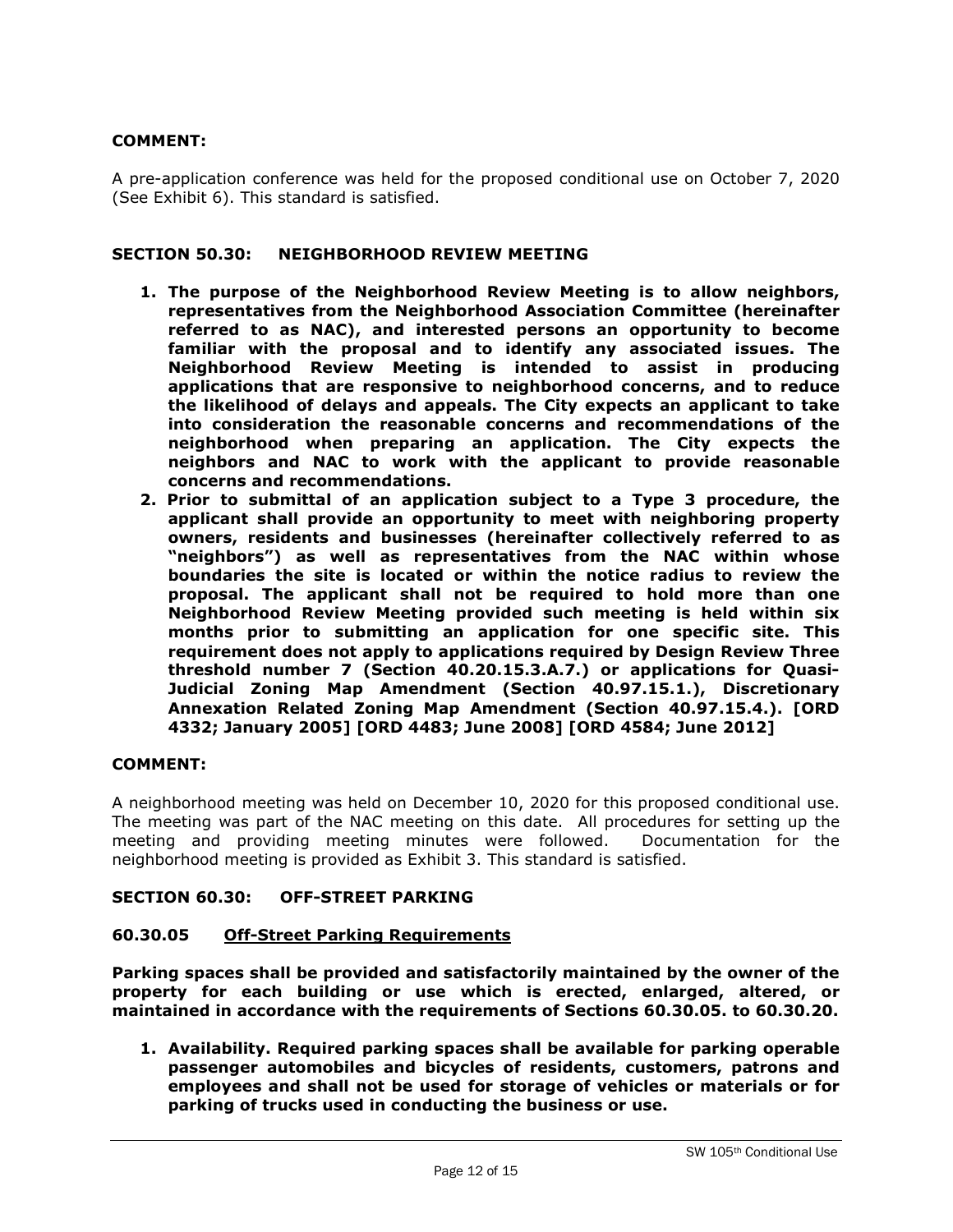- 2. Vehicle Parking. Vehicle parking shall be required for all development proposed for approval after November 6, 1996 unless otherwise exempted by this ordinance. The number of required vehicle parking spaces shall be provided according to Section 60.30.10.5.
- 3. Bicycle Parking. [ORD 3965; November 1996] Bicycle parking shall be required for all multi-family residential developments of four units or more, all retail, office and institution developments, and at all transit stations and park and ride lots which are proposed for approval after November 6, 1996. The number of required bicycle parking spaces shall be provided according to Section 60.30.10.5. All bike parking facilities shall meet the specifications, design and locational criteria as delineated in this section and the Engineering Design Manual. [ORD 4397; August 2006]

The owner/applicant will continue to maintain the existing parking lot. Bicycle parking will be added to the site upon approval of the conditional use and will be maintained by the owner of the site. Adequate vehicular and bicycle parking will be provided on the site.

## 60.30.10 Number of Required Parking Spaces

Except as otherwise provided under Section 60.30.10.11., off-street vehicle, bicycle, or both parking spaces shall be provided as follows:

- 1. Parking Calculation. Parking ratios are based on spaces per 1,000 square feet of gross floor area, unless otherwise noted.
- 2. Parking Categories.
	- A. Vehicle Categories. Contained in the table at Section 60.30.10.5. are vehicle parking ratios for minimum required parking spaces and maximum permitted number of vehicle parking spaces to be provided for each land use, except for those uses which are located in the Regional Center which are governed by Section 60.30.10.6. These requirements reflect the parking requirements of Title 4 of Metro's Regional Transportation Functional Plan. [ORD 4471; February 2008] [ORD 4584; June 2012] [ORD 4686; July 2016]
		- 1. Minimum number of required parking spaces. For each listed land use, the City shall not require more than the minimum number of parking spaces calculated for each use.
		- 2. Parking Zone A. Parking Zone A reflects the maximum number of permitted vehicle parking spaces allowed for each listed land use. Parking Zone A areas include those parcels that are located within one-quarter mile walking distance of bus transit stops that have 20 minute peak hour transit service or one-half mile walking distance of light rail station platforms that have 20-minute peak hour transit service.
		- 3. Parking Zone B. Parking Zone B reflects the maximum number of permitted vehicle parking spaces allowed for each listed land use. Parking Zone B areas include those parcels that are located within one-quarter mile walking distance of bus transit stops, one-half mile walking distance of light rail station platforms, or both, or that have a greater than 20 minute peak hour transit service. Parking Zone B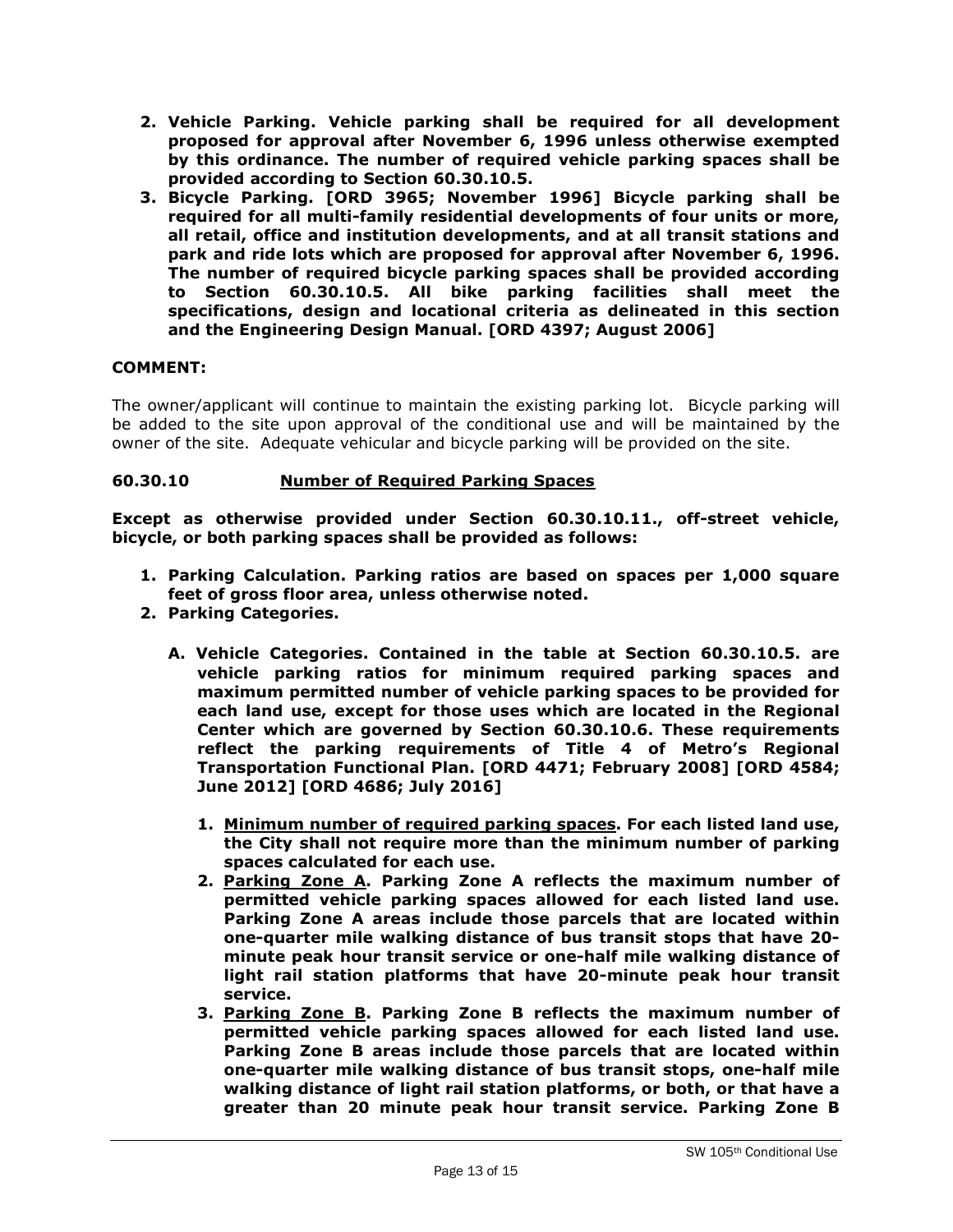## areas also include those parcels that are located at a distance greater than one-quarter mile walking distance of bus transit stops, one-half mile walking distance of light rail station platforms, or both.

# COMMENT:

Per Table 60.30.10.5.A, 3.9 vehicle parking spaces per 1,000 square feet of building is required in the CS zone for medical/dental clinics. The maximum allowed vehicle parking is 5.9 spaces per 1,000 square feet as the site is in Zone B. The required number of vehicle spaces for the existing 10,882 sq. ft. building is 43 spaces. The allowed maximum number of vehicle parking spaces is 65 spaces. The existing parking lot has 52 spaces (44 standard and 8 ADA spaces). Therefore, adequate parking exists on the site.

- B. Bicycle Categories. The required minimum number of short-term and long-term bicycle parking spaces for each land use is listed in Section 60.30.10.5.
	- 1. Short-Term parking. Short-term bicycle parking spaces accommodate persons that can be expected to depart within two hours. Short-term bicycle parking is encouraged to be located on site within 50 feet of a primary entrance, or if there are site, setback, building design, or other constraints, bicycle parking shall be located no more than 100 feet from a primary entrance in the closest available area to the primary entrance as determined by the decision-making authority.
	- 2. Long-Term parking. Long-term bicycle parking spaces accommodate persons that can be expected to leave their bicycle parked longer than two hours. Cover or shelter for long-term bicycle parking shall be provided. School buildings are exempted from the requirement to cover longterm bicycle parking.
	- 3. Bicycle parking shall be designed, covered, located, and lighted to the standards of the Engineering Design Manual and Standard Drawings. [ORD 4302, June 2004]

## COMMENT:

Per Table 60.30.10.5.B, 2 short term bicycle parking spaces and 2 long term bicycle parking spaces are required for medical/dental clinics for the existing 10,882 sq. ft. building. Two short term bicycle spaces are proposed outside of the south entry doors. Two long term spaces can be provided inside the building with a bike hook or other type of space as allowed by the City. These parking spaces would be provided during tenant improvements for the first medical clinic/ office use once the conditional use application is approved.

## 60.30.15 Off-Street Parking Lot Design

## All off-street parking lots shall be designed in accordance with City Standards for stalls and aisles as set forth in the following drawings and tables:

## COMMENT:

The existing parking lot is to remain in its current configuration. The parking lot has a combination of 60 degree and 90 degree parking spaces. The existing drive isle is U-shaped and provides circulation through the site.